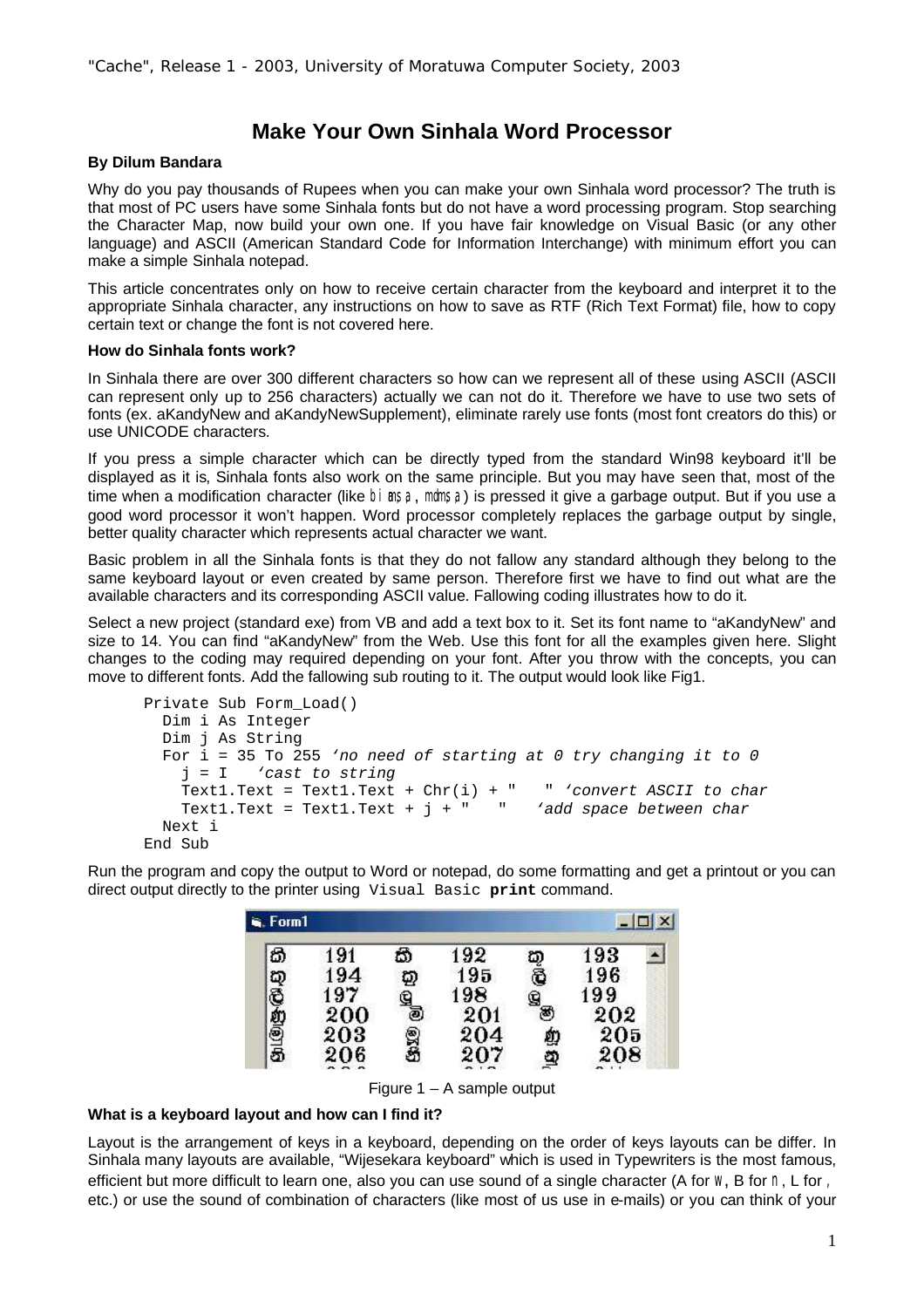own one. Decide what type of layout is to be implemented on your notepad. In this article I will introduce how to use the Wijesekara layout.

Here is a simple way to find out the layout of the font you select. In MS Word set font to the font you like and it size to 14 even 16 is better. Starting from the top left-hand corner of the keyboard, type the first character then press spacebar once, then type the second character again a space and repeat this way for all the characters row by row. Press the Shift key and repeat same procedure, the resulting document is your keyboard layout.

In the fallowing examples I am using the aKandyNew font, which is not designed for Wijesekara keyboard layout. But I'll show how it can be mapped for the Wijesekara one. Fig 2 illustrates a sample Wijesekara layout which is slightly different from the one you find in typewriters.



Figure 2 – The Wijesekara keyboard layout

This layout can found using a font which is specifically designed for Wijesekara layout.

Start a new VB project and select standard exe and design a simple word processor using either Text box or RichText box as the text area. Add all the functionalities that a notepad should have. I have used a RichText box control.

Double click on the Richtext box then you can see the richtextbox1\_change() subroutine. Select KeyPress from the procedure drop down list. Fallowing subroutine can be seen. Add fallowing lines of codes to it.

If you compare the layout you get and the given one (fig2). In Wijesekara layout w is represented by letter **w** (ASCII 119) and in KandyNew font it is represented by letter **a** (97). W (W 87) in Wijesekara layout is represented by letter **u** (117) in KandyNew. So first we have to map all the normal characters. Similarly k (k 107) in Wijesekara is represented by n (110) in KandyNew. Line 1 to 14 in the fallowing coding illustrates how the interpretation is done.

```
1 Private Sub RichTextBox1_KeyPress(KeyAscii As Integer)
2 'KeyAscii – ASCII value of key pressed 
3 Dim SelTex As String 'holds the recently selected text
4 Select Case KeyAscii 'select depending on the ASCII value
5 Case 119 'if the pressed key is w(ASCII 119) replace with 97
6 RichTextBox1.SelText= Chr(97) 'convert ASCII value to character
7 Case 87 'if the pressed key is W(ASCII 119) replace with 117
8 RichTextBox1.SelText = Chr(117)
9 Case 107 'if the pressed key is W(ASCII 107) replace with 110
10 RichTextBox1.SelText = Chr(110)
11 'continue for all the none modifying characters in the layout...
12 End Select 'end selecting characters
13 KeyAscii = 0 'set the ASCII value to 0 otherwise last pressed 
                  'character also appear
```

```
14 End Sub
```
Then how can we modify certain character? In modification we have to concern about two character, fist the last given modification character and then the previous character to be changed. We have to be sure that there is at least one character to be changed. If the cursor is not at the beginning of the text starting position is not null. When a character is typed starting position automatically increase by 1. Consider the fallowing examples.